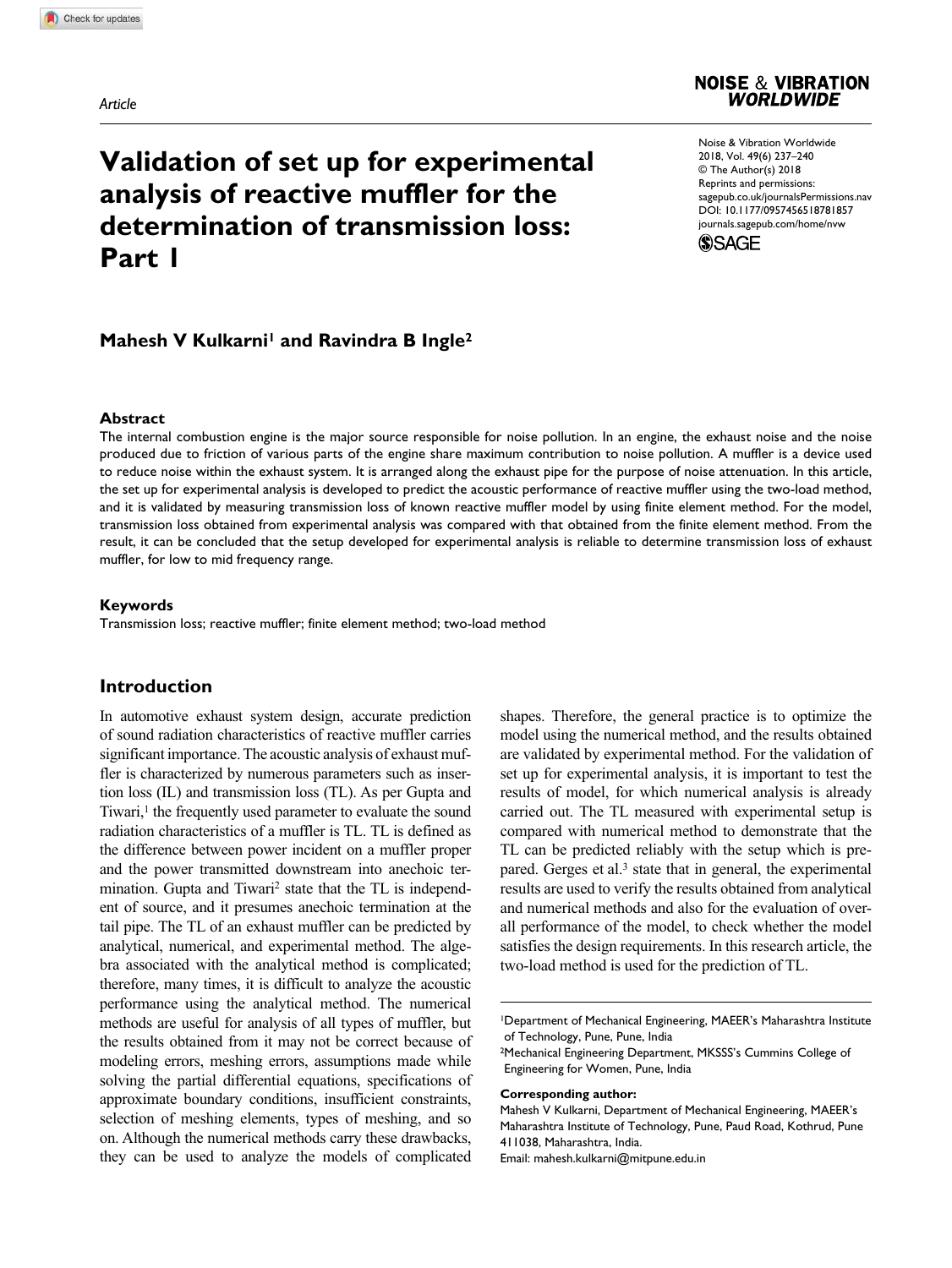I

i, i, I

(3)

 $\overline{a}$ 

 $J$ *pcsinni*<sub>34</sub>  $\frac{34}{2}$   $coskl_{34}$ 

ρ

*coskl j csinkl*

 $\frac{ac_{34}}{c}$  coskl

The four poles for elements 3 and 4 can be expressed as

 $A_{24}$  B  $C_{24}$  D 34  $\mathbf{D}_{34}$  $34 \frac{1}{34}$ 

 $\overline{\phantom{a}}$  $\Bigg] =$   $\mathbf{r}$ 

 $\parallel$  $\parallel$ L

*jsinkl*

ρ

The term  $H_{ij}$  represents transfer function between  $P_i$ 

P  $^{ij}$  –  $^{p}$  $=\frac{1}{x}$ *i* By cascading these matrices, the final transfer matrix

> $A_{22}$  B.  $C_{22}$  D

 $\left( \begin{vmatrix} A_{14} + \frac{B_{14}}{2} + \rho c C_{14} + \end{vmatrix} \right)$ 

*B*  $\frac{d^2}{c} + \rho c$ 

By using two microphones with random excitation technique, TL can be calculated experimentally using

23  $\mathbf{D}_{23}$  $23 \frac{1}{23}$  Ì  $\int$   $\sqrt{2}$  $\overline{\mathcal{C}}$ 

B  $C_{21}$  D

> $\left( \right)$ J  $\overline{\phantom{a}}$

 $\left[\frac{B_{14}}{\rho c} + \rho c C_{14} + D_{14} \right]$  (5)

J  $\overline{\phantom{a}}$ J I

34  $34 \quad \frac{\text{L}}{34}$  Ì  $(4)$ 

L

H

 $A_{12}$  B  $C_{12}$  D

2

L L  $\mathsf{I}$  $\mathsf{I}$ 

 $\overline{\phantom{a}}$ I

 $-12$   $-12$  $v_{12}$   $v_{12}$ 

 $\begin{pmatrix} B_{14} \end{pmatrix}$   $\begin{pmatrix} A_{12} & B_{12} \end{pmatrix}$  $\begin{pmatrix} A_{23} & B_{23} \end{pmatrix}$  $\begin{pmatrix} A_{14} & B_{15} \end{pmatrix}$ 

Ì  $\int$  $\sqrt{2}$  $\overline{\mathcal{C}}$ 

TL=20log<sub>10</sub>  $\frac{1}{2}$   $\left| A_{14} + \frac{B_{14}}{20} + \rho c C_{14} + D_{14} \right|$ 

 $(A_{14} \ B_{14}) \ (A_{12} \ B_{12}) (A_{23} \ B_{23}) (A_{34})$ 

L  $\overline{\phantom{a}}$ 

and  $P_j$ , where

is as follows

 $A_{11}$   $B_1$  $C_{\text{u}}$  D

 $\overline{\mathcal{C}}$ 

 $v_{14}$   $v_{14}$ 

Ì  $=$  $\overline{\mathcal{C}}$ 

The TL is calculated as



**Figure 1.** Double expansion chamber reactive muffler.

## **Theory of two-load method**

Tao and Seybert<sup>4</sup> used the two-load method for experimental analysis of the muffler. The two-load method is based on the transfer matrix approach. Using the transfer matrix method, one can readily obtain TL of any muffler by using four-pole equations from four positions of the microphones. In this method, the two loads should be different to keep results stable. In this research, the two loads are achieved by using the outlet tube with and without absorbing material as shown in Figure 1.

Using the transfer matrix approach, one can find the TL of a muffler by using the four-pole equations from four positions of the microphones. Neglecting flow of air, the four poles for elements 1 and 2 can be expressed as

$$
\begin{bmatrix} A_{12} & B_{12} \\ C_{12} & D_{12} \end{bmatrix} = \begin{bmatrix} \cos k l_{12} & j \rho \cosh l_{12} \\ \frac{j \sin k l_{12}}{\rho c} & \cos k l_{12} \end{bmatrix}
$$
 (1)

The four poles for elements 2 and 3 can be expressed as

$$
\begin{bmatrix} A_{23} & B_{23} \\ C_{23} & D_{23} \end{bmatrix}
$$
 (2)

Where

$$
A_{23} = \frac{\Delta_{34} (H_{32a}H_{32b} - H_{32b}H_{34a}) + D_{34} (H_{32b} - H_{32a})}{\Delta_{34} (H_{34b} - H_{34a})}
$$
  

$$
B_{23} = \frac{B_{34} (H_{32a} - H_{32b})}{\Delta_{34} (H_{34b} - H_{34a})}
$$
  

$$
(H_{31a} - A_{12}H_{32a}) (\Delta_{34}H_{34b} - D_{34})
$$
  

$$
C_{23} = \frac{-(H_{31b} - A_{12}H_{32b}) (\Delta_{34}H_{34a} - D_{34})}{B_{12}\Delta_{34} (H_{34b} - H_{34a})}
$$
  

$$
D_{23} = \frac{B_{34} (H_{31a} - H_{31b}) - A_{12} (H_{32b} - H_{32a})}{B_{12}\Delta_{34} (H_{34b} - H_{34a})}
$$

$$
B_{12}\Delta_{34}\left(H_{34b}-H_{34a}\right)
$$

$$
[pcsinkl_{12}]
$$
\n
$$
[pcsinkl_{12}]
$$
\n**Set up for experimental analysis**

The set up for calculation of TL is as shown in Figure 2.

The set up for experimental analysis is consists of (1) a system for noise generation, (2) a system for noise propagation, and (3) a system for noise measurement.

The main components of the setup are sound source, amplifier, fast Fourier transform (FFT) analyzer, and impedance tube. The microphone positions are shown in Figure 2 as 1, 2, 3, and 4. The impedance tube is the rigid tube having measurement locations at certain distance. This tube acts as mean for sound propagation. Sound source is connected to one end of the impedance tube and the test muffler is connected to other end. The two impedance tubes are connected at both sides of the muffler because we are interested in incident as well as transmitted waves. The FFT analyzer is used as a data acquisition system. This system collects the pressure data from microphones and feeds them to the data recording storage system. It is also having output channel, which is connected to the speaker through an analyzer. The signal generated in an analyzer is a random noise signal, which is directed to the speaker through the amplifier. The random noise signal (white noise signal) is used because it contains equal power density of noise for each frequency. A high-power sound source is used to generate around 120 dB of noise.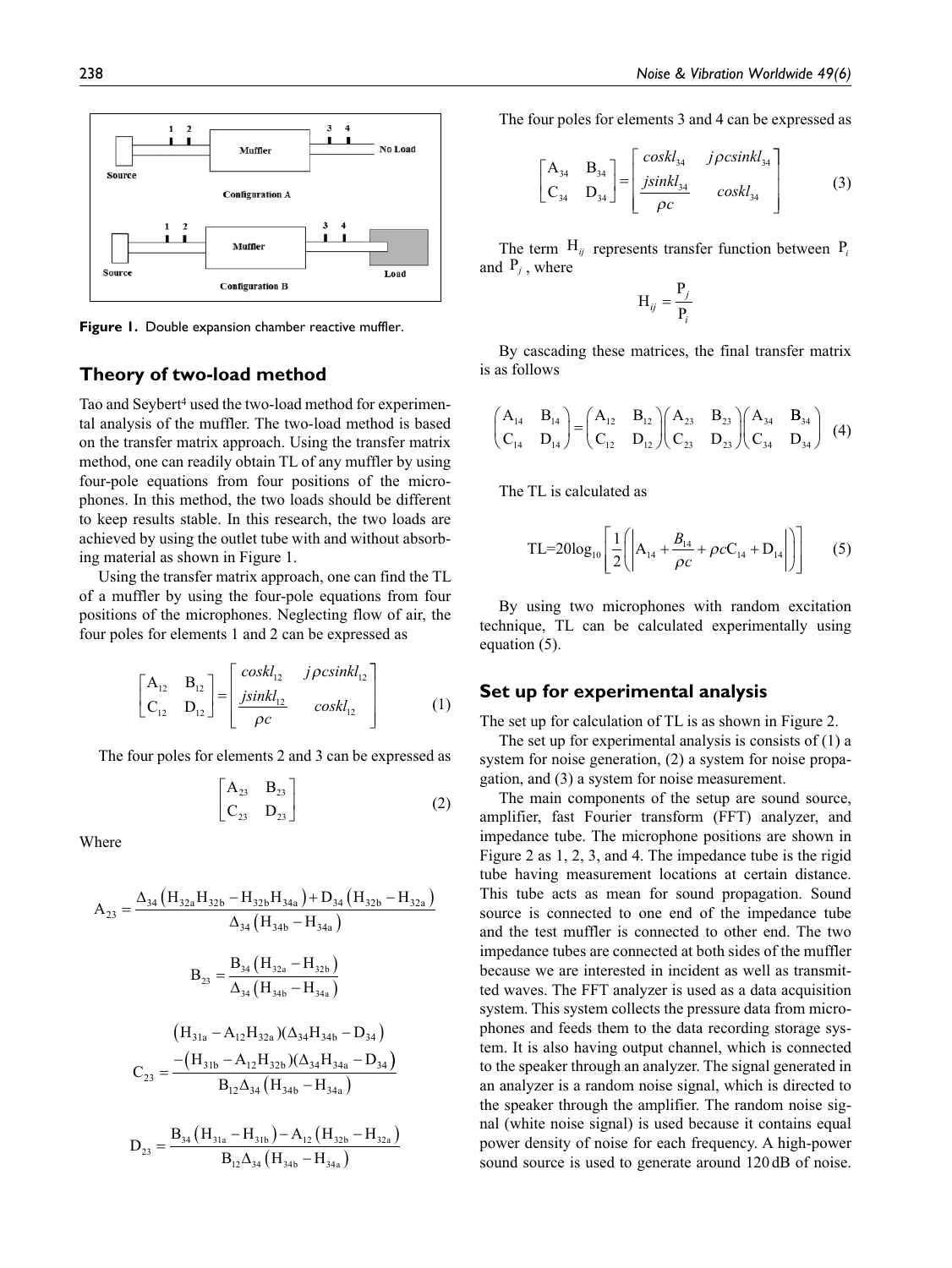

**Figure 2.** Set up for experimental analysis.



**Figure 3.** Actual experimental setup.

The two microphones are utilized because transfer function technique is used.

#### **Procedure for experimental analysis**

As per International Organization for Standardization  $(ISO 10534-2)$ ,<sup>5</sup> the procedure for experimental analysis consists of setting of analyzer and data processing for measuring the TL. The Figure 3 shows the actual experimental setup. The experiment is performed for frequency range 1–2000 Hz. The locations 1-2-3-4 are used for measuring the sound pressure in the frequency range 1–400 Hz, while locations 1'-2-3-4' are used for frequency range 400–2000 Hz.<sup>5</sup> One microphone is placed at location 3 and other placed at location 1, 2 and 4, respectively to get transfer function H31, H32, and H34 with respected locations.

All the empty locations of microphones are sealed with a pin to avoid the sound leakage. The sound leakage test is carried out, and leakages are sealed using wax. The transfer functions which are obtained are used directly to four pole elements to calculate the TL.

## **Finite element method**

In this research, the three-dimensional (3D) finite element method is used to calculate the TL of the muffler. The Mach number assumed is zero. The finite element analysis is carried out using COMSOL Multiphysics with no fluid structure interaction. Parametric solvers as well as linear solver are used as per COMSOL Multiphysics, User's Manual, COMSOL AB.<sup>6</sup> The frequency range considered for the analysis is 1–2000 Hz. The air density is taken as 1.2 Kg.m<sup>-3</sup> and speed of sound is taken as  $343 \text{ m.s}^{-1}$ , respectively. For meshing, automatic meshing and tetrahedral elements are used. The element size for the finite element domain is chosen to provide a minimum resolution of 12 elements per wavelength. Figure 4 shows the model for experimentation.

## **Results**

The Figure 5 shows the TL curve obtained for the experimental analysis. The curve in green line shows TL obtained through numerical analysis, while the curve in red line shows the TL obtained through experimental analysis. From the graph, it can be observed that, the trough is occurring at a frequency of around 270 Hz and at 1300 Hz, while peaks are at 800 Hz and at around 1850 Hz. The peaks obtained shows the maximum TL, while troughs show the minimum TL. The frequency at which trough occurs, there is maximum sound pressure level inside the muffler, while the frequency at which peak occurs, the sound pressure level is minimum due to destructive interference. The region of relatively low attenuation can be observed in